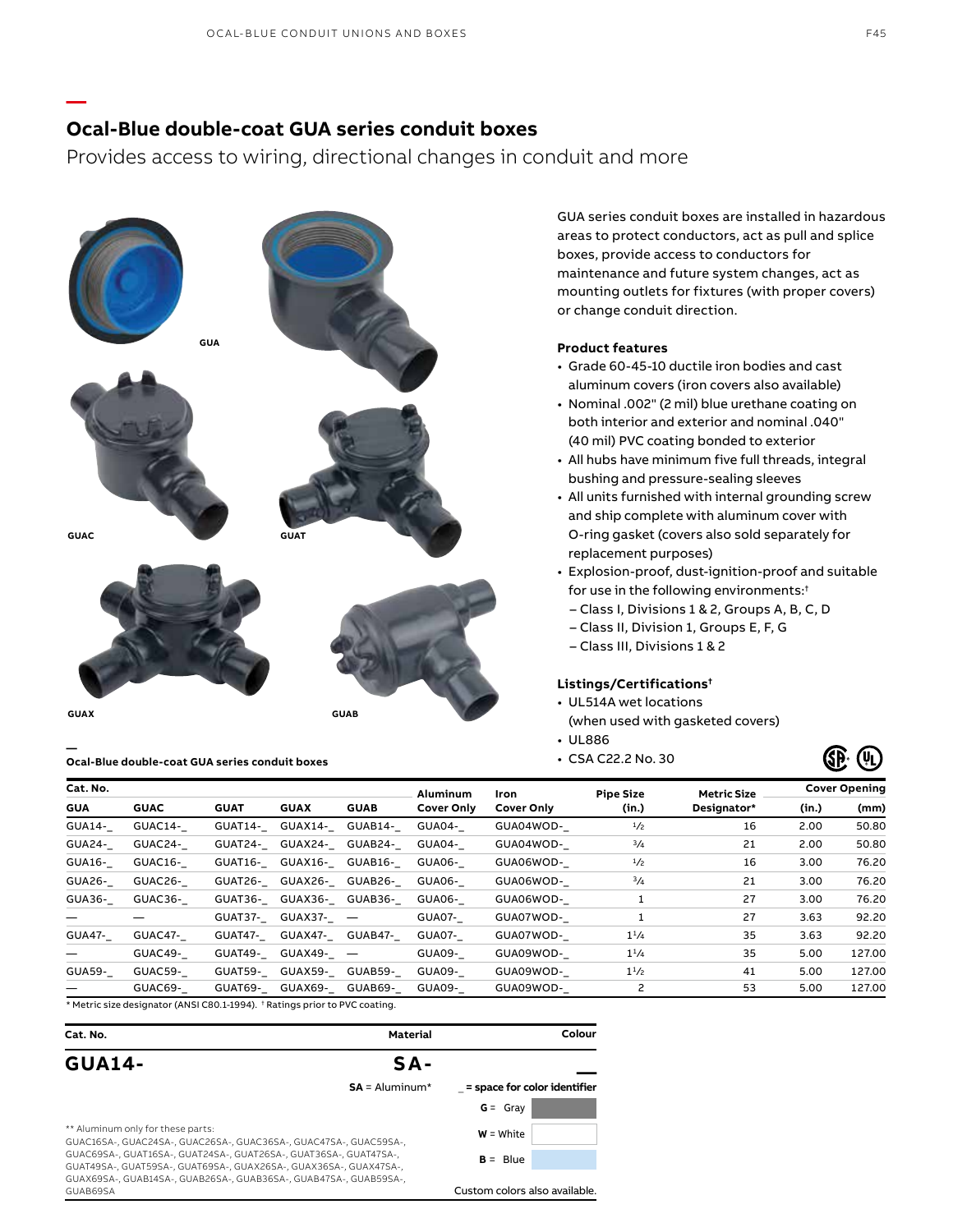## **Ocal-Blue double-coat GUA series conduit boxes (continued)**

Provides access to wiring, directional changes in conduit and more



#### **— Ocal-Blue double-coat GUA series conduit boxes**

| Cat. No.    |             |             |                                         |             | Aluminum          | Iron       | <b>Pipe Size</b> | <b>Metric Size</b> |       | <b>Cover Opening</b> |
|-------------|-------------|-------------|-----------------------------------------|-------------|-------------------|------------|------------------|--------------------|-------|----------------------|
| <b>GUAD</b> | <b>GUAL</b> | <b>GUAM</b> | <b>GUAN</b>                             | <b>GUAW</b> | <b>Cover Only</b> | Cover Only | (in.)            | Designator*        | (in.) | (mm)                 |
|             |             |             | GUAD14- GUAL14- GUAM14- GUAN14- GUAW14- |             | GUA04-            | GUA04WOD-  | 1/2              | 16                 | 2.00  | 50.80                |
|             |             |             | GUAD24- GUAL24- GUAM24- GUAN24- GUAW24- |             | GUA04-            | GUA04WOD-  | $^{3}/_{4}$      | 21                 | 2.00  | 50.80                |
|             |             |             | GUAD16- GUAL16- GUAM16- GUAN16- GUAW16- |             | GUA06-            | GUA06WOD-  | 1/2              | 16                 | 3.00  | 76.20                |
|             |             |             | GUAD26- GUAL26- GUAM26- GUAN26- GUAW26- |             | GUA06-            | GUA06WOD-  | 3/4              | 21                 | 3.00  | 76.20                |
|             |             |             | GUAD36- GUAL36- GUAM36- GUAN36- -       |             | GUA06-            | GUA06WOD-  |                  | 27                 | 3.00  | 76.20                |
|             |             |             | GUAL47- GUAM47- GUAN47- -               |             | GUA07-            | GUA07WOD-  | $1^{1/4}$        | 35                 | 3.63  | 92.20                |
| GUAD49-     | GUAL49- —   |             |                                         |             | GUA09-            | GUA09WOD-  | $1^{1/4}$        | 35                 | 5.00  | 127.00               |
|             | $GUAL59 -$  |             | GUAN59-_ -                              |             | GUA09-            | GUA09WOD-  | $1^{1/2}$        | 41                 | 5.00  | 127.00               |
|             |             |             | GUAL69- GUAM69- GUAN69- -               |             | GUA09-            | GUA09WOD-  |                  | 53                 | 5.00  | 127.00               |

**4 4** 

† Ratings prior to PVC coating.

| Cat. No.                                                                                                        | <b>Material</b>  | Colour                        |
|-----------------------------------------------------------------------------------------------------------------|------------------|-------------------------------|
| <b>GUAD14-</b>                                                                                                  | $SA -$           |                               |
|                                                                                                                 | $SA =$ Aluminum* | = space for color identifier  |
|                                                                                                                 |                  | $G = Gray$                    |
|                                                                                                                 |                  | $W = White$                   |
| ** Aluminum only for these parts:                                                                               |                  | $B = Blue$                    |
| GUAD26SA-, GUAD36SA-, GUAL16SA-, GUAL24SA-, GUAL26SA-, GUAL36SA-,<br>GUAL47SA-, GUAL59SA-, GUAL69SA-, GUAW26SA- |                  | Custom colors also available. |

**—**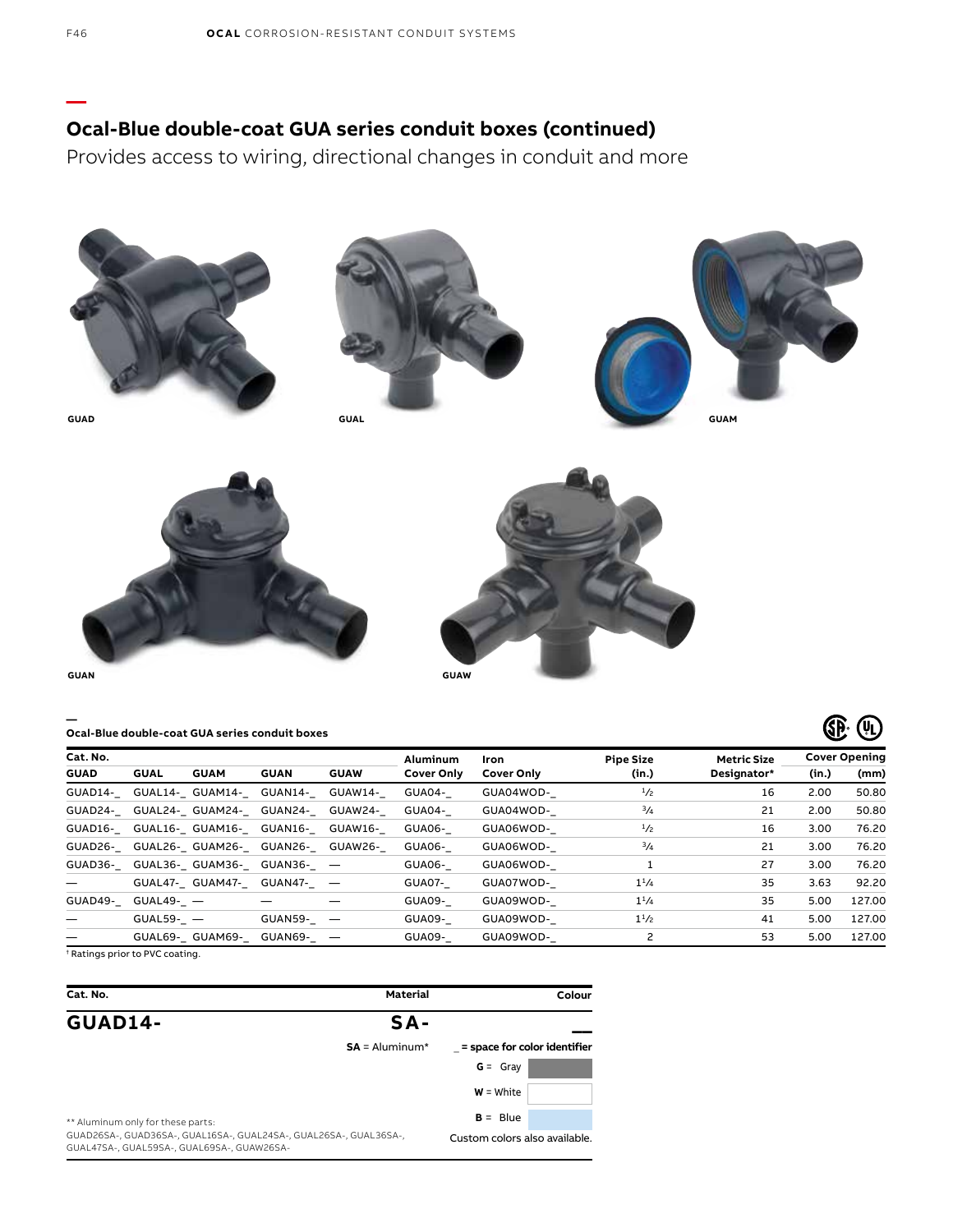# **Ocal-Blue double-coat external aluminum hubs with covers and installed green ground screw**

Junction boxes for branch conduit in hazardous locations



**Ocal-Blue double-coat external aluminum hubs with covers and installed green ground screw**



| Cat. No.                      |                                  |                          |                           |                          |                                     |                  |                    |       |                      |  |
|-------------------------------|----------------------------------|--------------------------|---------------------------|--------------------------|-------------------------------------|------------------|--------------------|-------|----------------------|--|
| Through-Feed<br>W/Surf. Cover | <b>Dead End</b><br>W/Surf. Cover | L-Stvle<br>W/Surf. Cover | LB-Style<br>W/Surf. Cover | T-Stvle<br>W/Surf. Cover | <b>Surface</b><br><b>Cover Only</b> | <b>Pipe Size</b> | <b>Metric Size</b> |       | <b>Cover Opening</b> |  |
| <b>GAC</b>                    | <b>GAE</b>                       | <b>GAL</b>               | <b>GALB</b>               | <b>GAT</b>               | GAS                                 | (in.)            | Designator*        | (in.) | (mm)                 |  |
| $\qquad \qquad -$             | $GAE-1-1$                        | —                        |                           |                          |                                     | 1/2              | 16                 | 3.69  | 93.73                |  |
| $\overline{\phantom{0}}$      |                                  |                          | GALB-2- †                 |                          |                                     | $^{3}/_{4}$      | 21                 | 3.69  | 93.73                |  |
| GAC-3- $\dagger$              | $GAE-3-1$                        | —                        |                           |                          |                                     |                  | 27                 | 3.69  | 93.73                |  |
| $GAC-4 \uparrow$              |                                  | $GAL-4 \dagger$          |                           |                          |                                     | $1^{1/4}$        | 35                 | 3.91  | 99.31                |  |
| GAC-5- $\dagger$              |                                  | $GAL-5-$ †•              | $GALB-5 \dagger$          | GAT-5- †                 |                                     | $1^{1/2}$        | 41                 | 5.19  | 131.83               |  |
| $GAC-6-$ to                   |                                  | $GAL-6 \dagger$          |                           |                          |                                     | $\overline{c}$   | 53                 | 5.19  | 131.83               |  |
|                               |                                  |                          |                           |                          |                                     |                  |                    |       |                      |  |

\* Metric size designator (ANSI C80.1-1994).

• Made-to-order item. Consult factory for lead time and minimum quantities.

† Ratings prior to PVC coating.

†† Ratings prior to PVC coating.

**—**

**—**

**Cat. No. GAC-1- \_\_** \_ **= space for color identifier G** = Gray **W** = White  $B = Blue$ Custom colors also available. **Colour**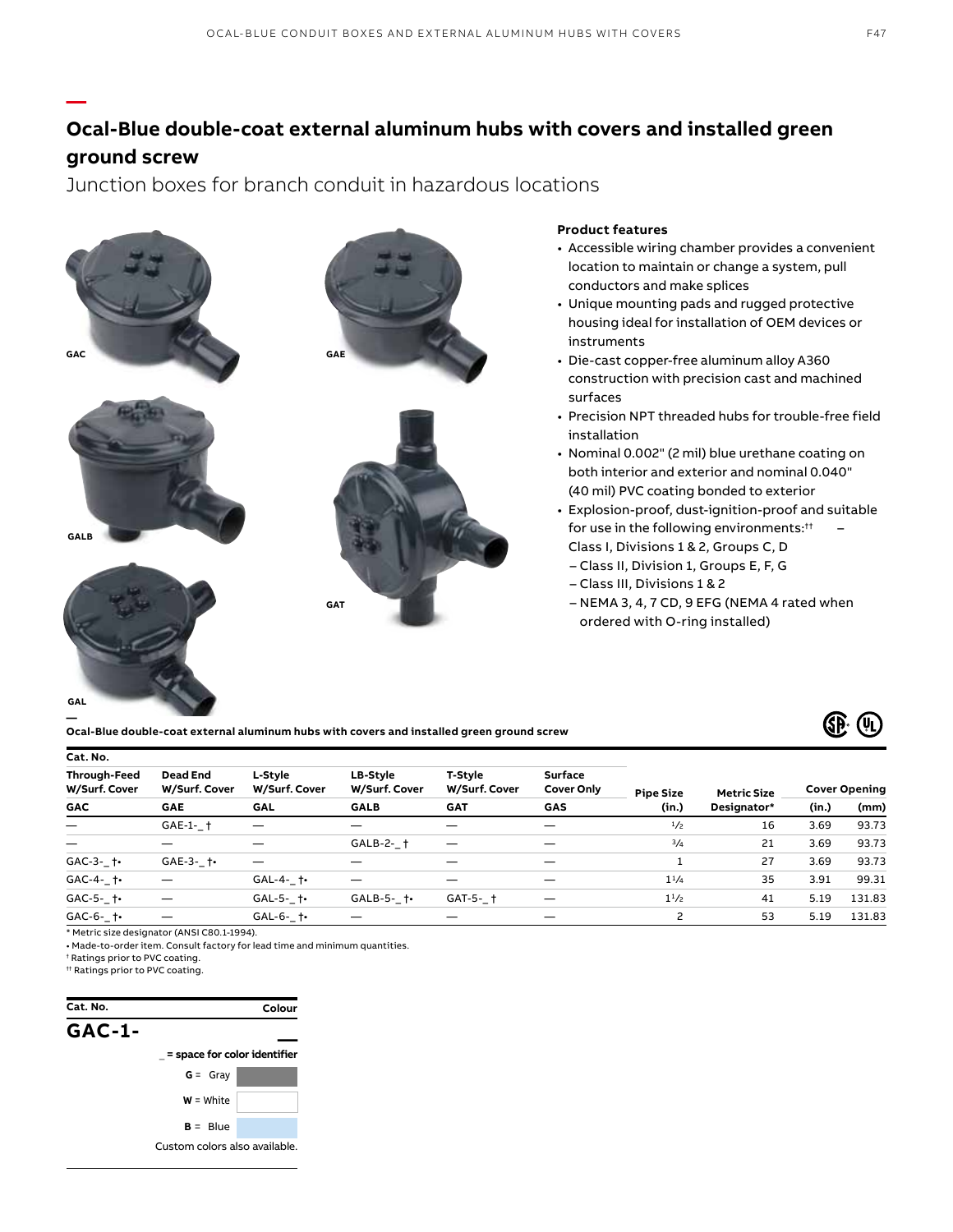# **Ocal-Blue double-coat external aluminum hubs with covers and installed green ground screw (continued)**

Junction boxes for branch conduit in hazardous locations









**GAFX**





**GAJU** (shown uncoated)

**GAJ**  (shown uncoated)

**— Ocal-Blue double-coat external aluminum hubs with covers and installed green ground screw**



| Cat. No.                 |                                       |                                              |                                                         |                          |                             |                  |                    |                      |        |
|--------------------------|---------------------------------------|----------------------------------------------|---------------------------------------------------------|--------------------------|-----------------------------|------------------|--------------------|----------------------|--------|
| X-Style<br>W/Surf. Cover | X-Style W/<br>Flange & Surf.<br>Cover | U-Style<br>Surface W/<br><b>Canopy Cover</b> | <b>Surface</b><br>(Class I, GR. D)<br><b>Cover Only</b> | <b>Dome Cover Only</b>   | Canopy<br><b>Cover Only</b> | <b>Pipe Size</b> | <b>Metric Size</b> | <b>Cover Opening</b> |        |
| <b>GAX</b>               | <b>GAFX</b>                           | <b>GAJU</b>                                  | GAS                                                     | GAD                      | <b>GAJ</b>                  | (in.)            | Designator*        | (in.)                | (mm)   |
|                          |                                       | $GAJU-1-$                                    |                                                         |                          | $\overline{\phantom{0}}$    | 1/2              | 16                 | 3.69                 | 93.73  |
|                          |                                       |                                              | GALB-2- †                                               | $\overline{\phantom{m}}$ | —                           | $^{3}/_{4}$      | 21                 | 3.69                 | 93.73  |
|                          | $GAFX-3-1$                            | $\hspace{0.05cm}$                            |                                                         |                          |                             |                  | 27                 | 3.69                 | 93.73  |
| $GAX-4-$ †•              |                                       |                                              |                                                         |                          |                             | $1^{1/4}$        | 35                 | 3.91                 | 99.31  |
| $GAX-5 \uparrow$         | —                                     | $GAJU-5-$                                    | $GALB-5 \dagger$                                        | $\overline{\phantom{m}}$ |                             | $1^{1/2}$        | 41                 | 5.19                 | 131.83 |
| $GAX-6-$ to              |                                       |                                              |                                                         |                          |                             | 2                | 53                 | 5.19                 | 131.83 |

\* Metric size designator (ANSI C80.1-1994).

• Made-to-order item. Consult factory for lead time and minimum quantities.

† Ratings prior to PVC coating.

†† Ratings prior to PVC coating.



**—**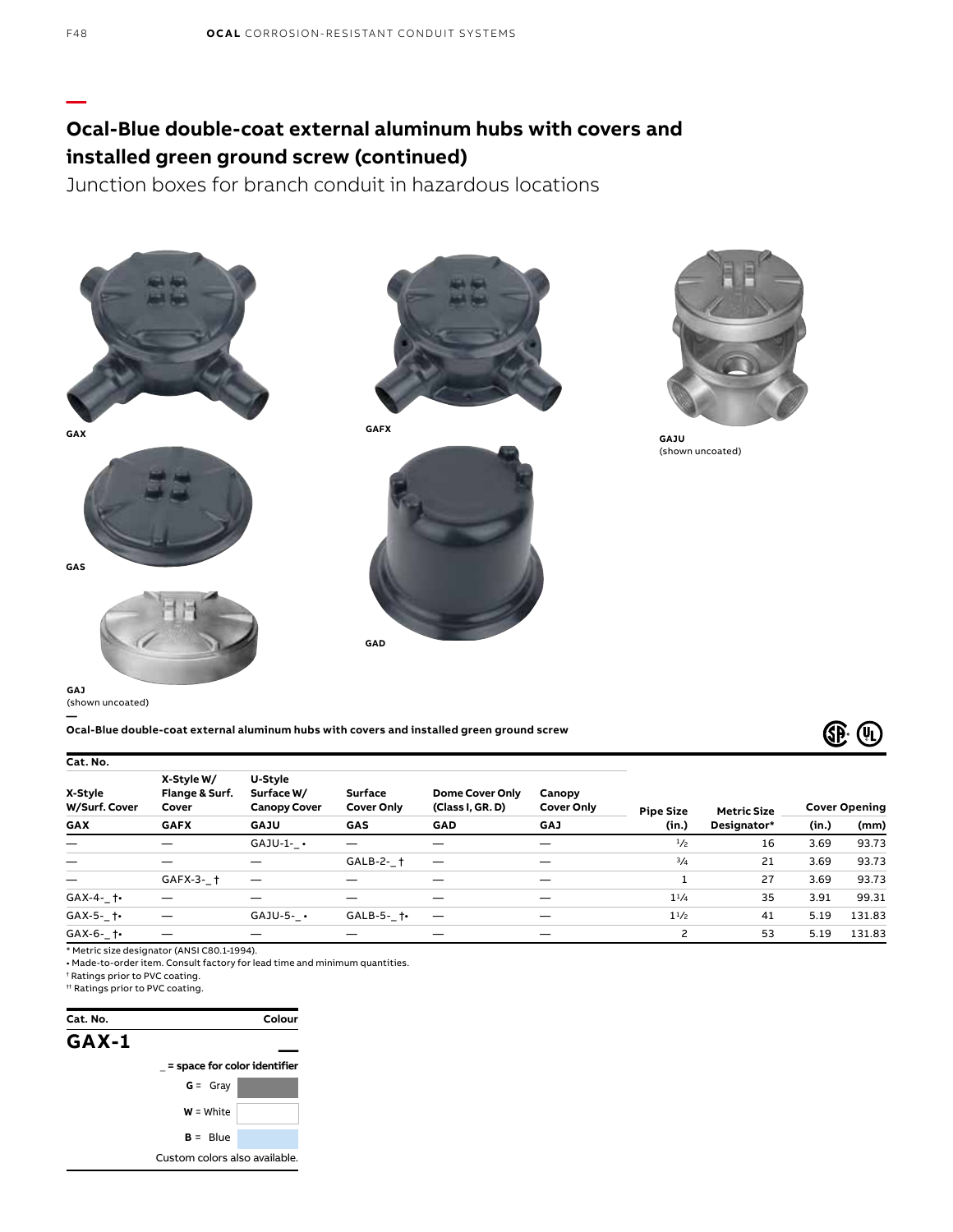## **Ocal-Blue double-coat sealing fittings**

Restrict the passage of gases, vapors and flames at atmospheric pressure and normal ambient temperatures



**—**

**—**



### **Product features**

- Prevents pre-compression or "pressure piling" in conduit systems
- Grey iron alloy body construction coated with nominal 0.002 in. (2 mils) blue urethane on both interior and exterior
- Nominal .040" (40 mil) PVC coating bonded to exterior – available in gray, white, blue or custom colors
- Explosion-proof, dust-ignition-proof and suitable for use in the following environments:†
	- Class I, Divisions 1 & 2, Groups C, D
	- Class II, Division 1, Groups E, F, G
	- Class III, Divisions 1 & 2

|                      | Male &  |                  |                    |  |
|----------------------|---------|------------------|--------------------|--|
| Female               | Female  |                  |                    |  |
| Product              | Product | <b>Pipe Size</b> | <b>Metric Size</b> |  |
| $\sim$ $\sim$ $\sim$ |         |                  |                    |  |

**EYD Series drain sealing fittings**

| Female  | Male &<br>Female |                  |                    |       |        |       | <b>Dimensions</b> |       | <b>Turning</b> |
|---------|------------------|------------------|--------------------|-------|--------|-------|-------------------|-------|----------------|
| Product | Product          | <b>Pipe Size</b> | <b>Metric Size</b> |       | A      |       | в                 |       | <b>Radius</b>  |
| Code    | Code             | (in.)            | Designator*        | (in.) | (mm)   | (in.) | (mm)              | (in.) | (mm)           |
| EYD1-   | EYD16-           | 1/2              | 16                 | 3.81  | 96.77  | 1.50  | 38.10             | 1.75  | 44.45          |
| EYD2-   | EYD26-           | 3/4              | 21                 | 4.08  | 103.63 | 1.75  | 44.45             | 1.98  | 50.29          |
| EYD3-   | EYD36-           | 1                | 27                 | 4.85  | 123.19 | 2.19  | 55.63             | 2.19  | 55.63          |
| EYD4-   | EYD46-           | $1^{1/4}$        | 35                 | 5.00  | 127.00 | 2.25  | 57.15             | 1.80  | 45.72          |
| EYD5-   | EYD56-           | $1^{1/2}$        | 41                 | 5.44  | 138.18 | 2.44  | 61.98             | 2.00  | 50.80          |
| EYD6-   | EYD66-           | 2                | 53                 | 6.25  | 158.75 | 3.00  | 76.20             | 2.32  | 58.93          |
| EYD7-   | EYD76-           | $2^{1/2}$        | 63                 | 7.50  | 190.50 | 3.50  | 88.90             | 2.69  | 68.33          |
| EYD8-   | EYD86-           | 3                | 78                 | 8.50  | 215.90 | 4.25  | 107.95            | 3.15  | 80.01          |
| EYD9-   | EYD96-           | $3^{1}/2$        | 91                 | 9.19  | 233.43 | 4.75  | 120.65            | 3.38  | 85.85          |
| EYD10-  | EYD106-          | 4                | 103                | 9.75  | 247.65 | 5.25  | 133.35            | 3.64  | 92.46          |

# Turning Radius B EYD 11 ⁄4" – 4" A ł Turning Radius EYD 1 ⁄2" – 1" A





#### **— EYS Series sealing fittings**

|                      | Male &                        |                     |                    |       |        |       |        |       | <b>Dimensions</b> |       | <b>Turning</b> |
|----------------------|-------------------------------|---------------------|--------------------|-------|--------|-------|--------|-------|-------------------|-------|----------------|
| Female<br>Product    | Female<br>Product             | Pipe<br><b>Size</b> | <b>Metric Size</b> |       | Α      |       | в      |       | C                 |       | <b>Radius</b>  |
| Code                 | Code                          | (in.)               | Designator*        | (in.) | (mm)   | (in.) | (mm)   | (in.) | (mm)              | (in.) | (mm)           |
| <b>Vertical Only</b> |                               |                     |                    |       |        |       |        |       |                   |       |                |
| EYS1-                | EYS116-                       | 1/2                 | 16                 | 3.31  | 84.07  | 1.25  | 31.75  | 1.50  | 38.10             | 1.66  | 42.16          |
| EYS21-               | EYS26-                        | $\frac{3}{4}$       | 21                 | 3.65  | 92.71  | 1.50  | 38.10  |       | 1.75 44.45        | 1.96  | 49.78          |
| EYS3-                | EYS36-                        | 1                   | 27                 | 4.25  | 107.95 | 1.75  | 44.45  | 2.19  | 55.63             | 2.40  | 60.96          |
|                      | <b>Vertical or Horizontal</b> |                     |                    |       |        |       |        |       |                   |       |                |
|                      | EYS11- EYS116-                | $\frac{1}{2}$       | 16                 | 3.63  | 92.20  | 1.25  | 31.75  |       |                   | 1.09  | 27.69          |
| EYS21-               | EYS216-                       | 3/4                 | 21                 | 3.66  | 92.96  | 1.50  | 38.10  |       |                   | 1.25  | 31.75          |
| EYS31-               | EYS316-                       | 1                   | 27                 | 4.25  | 107.95 | 1.75  | 44.45  |       |                   | 1.59  | 40.39          |
| EYS4-                | EYS46-                        | $1^{1/4}$           | 35                 | 5.00  | 127.00 | 2.25  | 57.15  |       |                   | 1.81  | 45.97          |
| EYS5-                | EYS56-                        | $1^{1/2}$           | 41                 | 5.44  | 138.18 | 2.44  | 61.98  |       |                   | 2.00  | 50.80          |
| EYS6-                | EYS66-                        | $\overline{c}$      | 53                 | 6.25  | 158.75 | 3.00  | 76.20  |       |                   | 2.31  | 58.67          |
| EYS7-                | EYS76-                        | $2^{1/2}$           | 63                 | 7.50  | 190.50 | 3.50  | 88.90  |       |                   | 2.56  | 65.02          |
| EYS8-                | EYS86-                        | 3                   | 78                 | 8.50  | 215.90 | 4.25  | 107.95 |       |                   | 3.09  | 78.49          |
| EYS9-                | EYS96-                        | $3^{1/2}$           | 91                 | 9.19  | 233.43 | 4.75  | 120.65 |       |                   | 3.38  | 85.85          |
| EYS10-               | EYS106-                       | 4                   | 103                | 9.75  | 247.65 | 5.25  | 133.35 |       |                   | 3.53  | 89.66          |

 $IMPORTANT: Must be used with Choice <sub>MC</sub> scaling compound and fiber see page F50.$ 

 † Ratings prior to PVC coating. EYSX and EYDX are expanded-fill styles. When ordering, add X to part number. For example: EYSX31-G, EYDX31-B. Metric size designator (ANSI C80.1-1994).